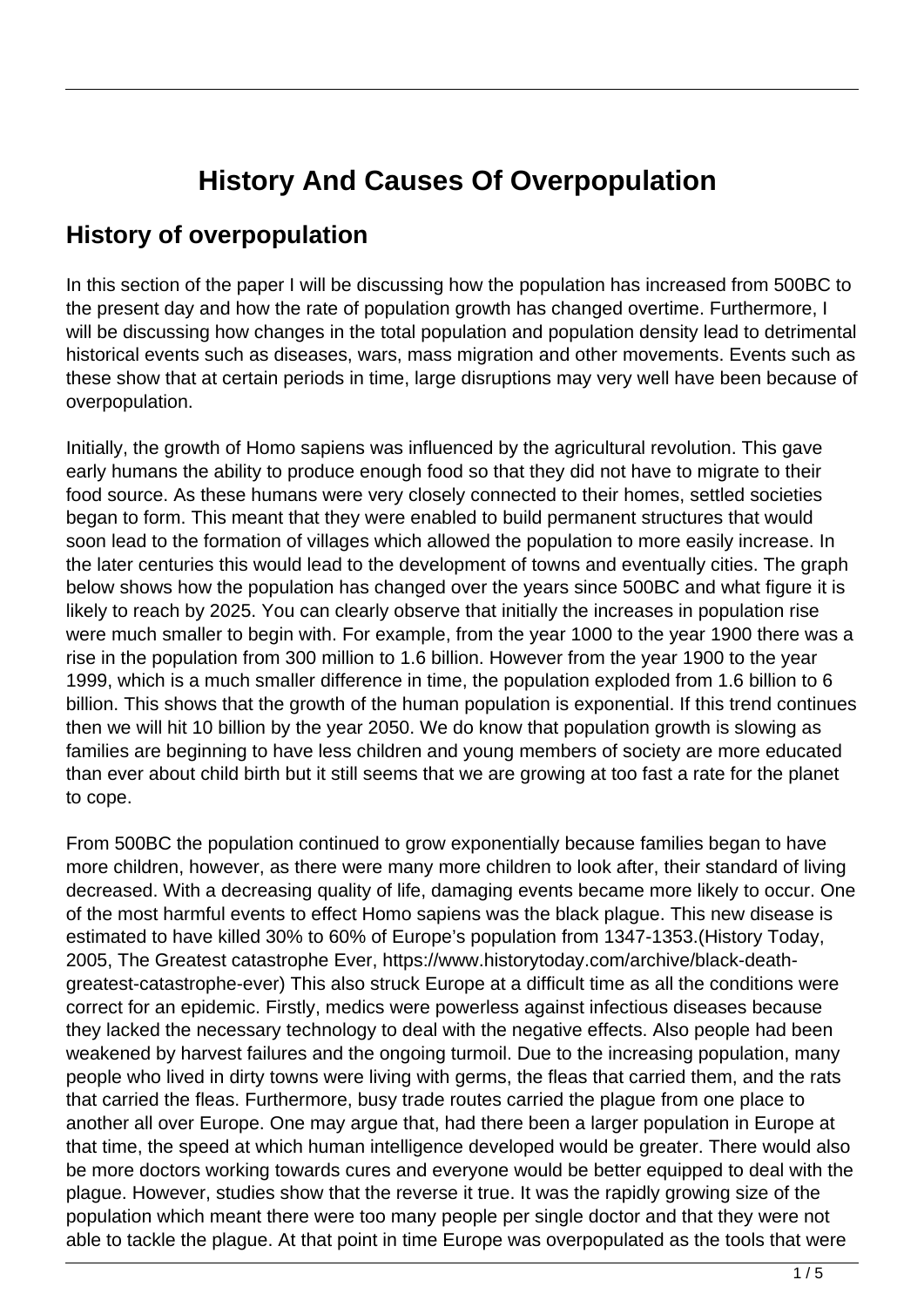available were not suitable to match the needs and wants of those living, let alone the generations that followed. The plague could be seen as a cleansing due to the mass reduction in population that followed of 30% to 60%. The result was that there was more food available for the poor because of lower competition, there was also less stress on the land because of lower demand for food and places became much less crowded. This goes to show that the planet could not deal with the level of overpopulation at that time but as the plague came to a conclusion there were many positive effects on the planet that increased the environmental sustainability. Air quality improved as well as the quality of the farm land. This means that, as soon as the population had been reduced back to a sustainable level, the planet could cope with the level of demand from the current smaller population at that point in time.

Another time the planet has had to deal with a mass change in the population was during the second world war. Firstly, WW2 was not a direct consequence of overpopulation but it was one of the influencing factors. There were too many people without work as there weren't enough jobs. This was causing an economic depression and soon after banks began to close, businesses closed, prices fell etc. At the same time there was instability in Germany after Hitler began to enact his promise to restore German wealth and power. These factors, along with other economic issues, led to the beginning of WW2. However, had there been a lower population at the time then these issues might have been avoided because less stress would have been placed on each economy. The world went into a depression in the 1920s as the planet had been battered by WW1 and there were too many people demanding resources and nobody could cope. The stress was over-whelming. WW2 reduced the world population by around 3% but it was the effect on the planet that was so large. Many ecosystems had been damaged by endless bombings, water sources had been contaminated by chemicals and battlefields had been left as toxic uninhabitable environments. This was very harmful for the planet and it would take many years to recover. Moreover, it was what followed WW2 that was also so detrimental to the future of the globe. As the war came to a close, many people returned from the war and felt it was a much safer environment to raise a child. This meant that millions of people around the globe began having multiple children, especially the United States which experienced a greatly elevated birth rate, adding on average 4.24 million new babies to the population every year between 1946 and 1964. This period was know as the Baby Boom and it shot population levels right back up. During this period in time there were great fluctuations in the global population levels. This shows how war has been an effect of overpopulation but also how post-war relief can also dramatically change the rate of growth.

Lastly, Covid-19 is a much more recent and relatable example of how overpopulation affects viral dissemination. At the time of writing this essay there have been a total of 2.6 million confirmed cases worldwide and 190,000 deaths.(Worldometers, 2020, Coronavirus Cases, https://www.worldometers.info/coronavirus/) The older population has been decimated and the global economy has come to a stop. There are two main factors at play that cause a virus to spread and they are both related to overpopulation. The first is that this is an overcrowded world which is experiencing viruses at a growing frequency. The rate of infectious disease epidemics has quadrupled over the past 50 years. Based on the locations of these viral hotspots, the new dynamics are often attributed to the steady encroachment by humans on wildlife habitat. Experts confirm that the COVID-19 virus evolved in an animal host and then moved over to infect humans. This is also the way several recent epidemics began. Another way that overpopulation has caused Covid-19 is because of the high population density in certain areas. As a virus spreads through airborne droplets that cannot travel far, it means that a virus, such as Covid-19, is particularly dangerous in an environment with high population densities.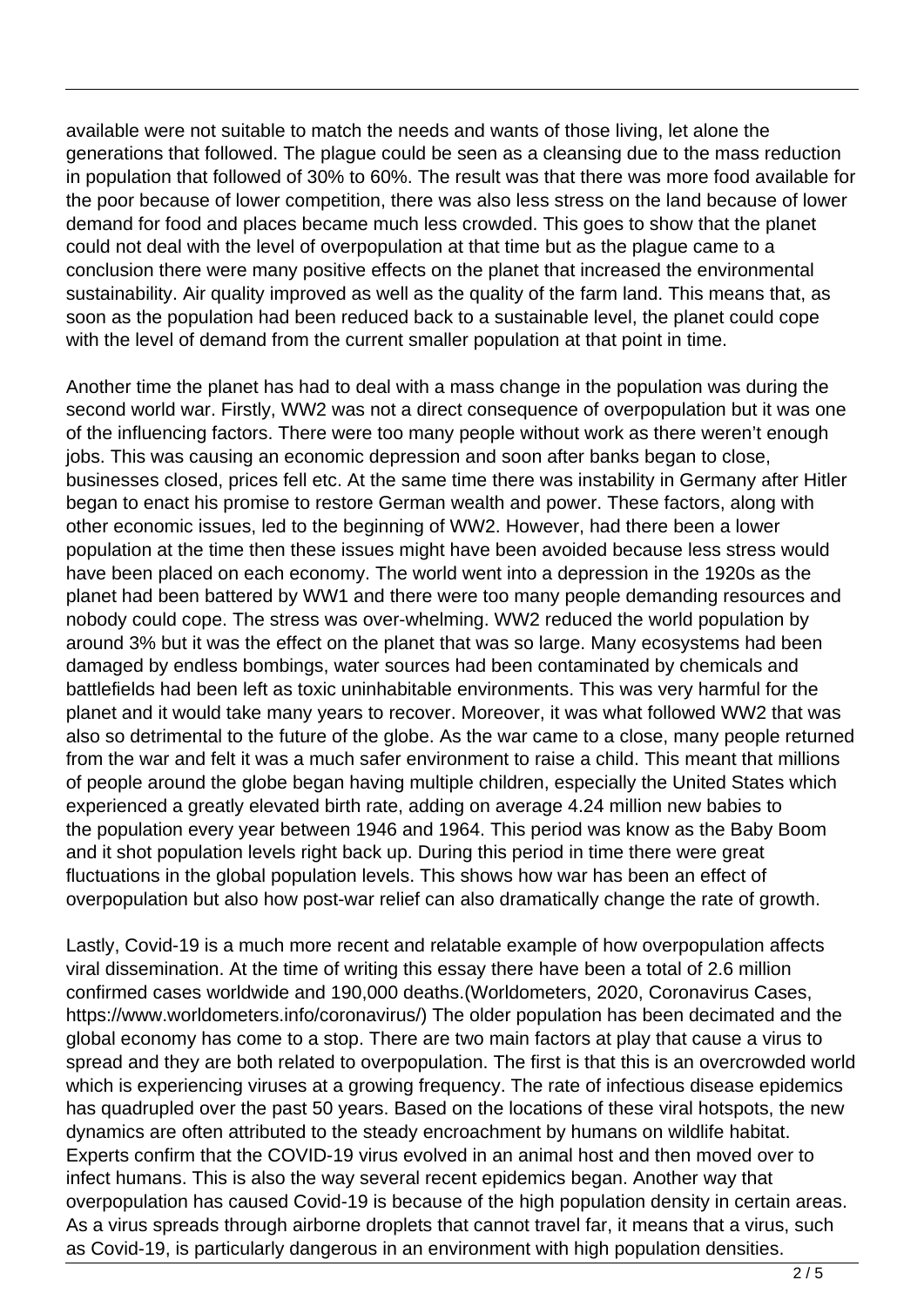Reducing the effective population density in public meeting places is the basic rationale behind the quarantine strategy favoured by most countries responding to the outbreak. But as more and more people live in crowded cities, it becomes harder to control a pathogen that takes just a matter of days to manifest. This is why the virus initially began in a heavily populated area in China and easily spread from there. The effect on the environment was initially harmful as changes in consumer confidence caused products to be dumped in water sources and areas which saw lack of care began to deteriorate (e.g. the state of public areas when not being cleaned and looked after begins to decline). However in the long run the effect on the environment has turned out to be hugely beneficial. As less factories operate, there is less vehicle motion, the sky is beginning to clear from air pollution as are the waters. Furthermore, there is less stress on the environment from farming and modern leisure activities. This shows that the planet was in a state of overpopulation and due to the virus we have cut back on our consumption. This has led to a period of time where the planet can regenerate.

## **Causes of overpopulation**

In this section of the paper I will be discussing and reviewing how various factors can lead to overpopulation as well as looking at a China and India case study. Overpopulation tends to place exceptionally high demands on scarce resources that can lead to widespread environmental issues and detriment the world at a point in time and into the future. To prevent this it is important to properly understand the causes of overpopulation.

Firstly, two countries around the world that contribute to the large size of the planets population are India and China. In fact, 36% of people live in either of those countries. They may both be very large in terms of population but they have adopted different strategies to control their rate of growth. Firstly, China has not only a large population but also a very dense one. This is because most inhabitants are situated in areas around water sources, where the land is fertile land and the climate most suitable. This means that in small areas there are very large demands for resources. This can deplete the natural environment very quickly, especially as their most important resources are finite. Due to this, China began to search for solutions that would help control their rapidly growing population. China has conducted many approaches to family-planning policies but one stands out from all the rest. The One Child Policy was one of the most extreme approaches to population control ever experienced in human history. In 1978, Chinese scientist Jian Song encouraged Chinese government to advocate for a decrease in population growth by 2000. Otherwise, women will have three children and China's population would reach four billion by 2080. "If China did not reduce its fertility to 1.5 or even one child per woman, the resulting depletion of resources would be disastrous". Thus, strict government monitoring was put into action and women were required to undergo monthly gynaecological exams to ensure they were not pregnant (Gynaecology is the branch of physiology and medicine dealing with the functions and diseases specific to women, especially those affecting the reproductive system). Those women who opted for abortion were awarded 14 days of paid vacation, and "40 days if it occurred in the second trimester and was quickly followed by sterilisation". Furthermore, parents with one child received priority in housing, better healthcare and educational opportunities, while families with a second child had to pay back those benefits. "Those who had more than two would have their pay docked by 10 per cent for 14 years". They were also at risk to lose jobs. In the long term, the policy was a disaster. Such a policy distorts the age structure: the proportion of population in the younger age groups goes down and proportion of the elderly increases. This means that more and more people are ageing out of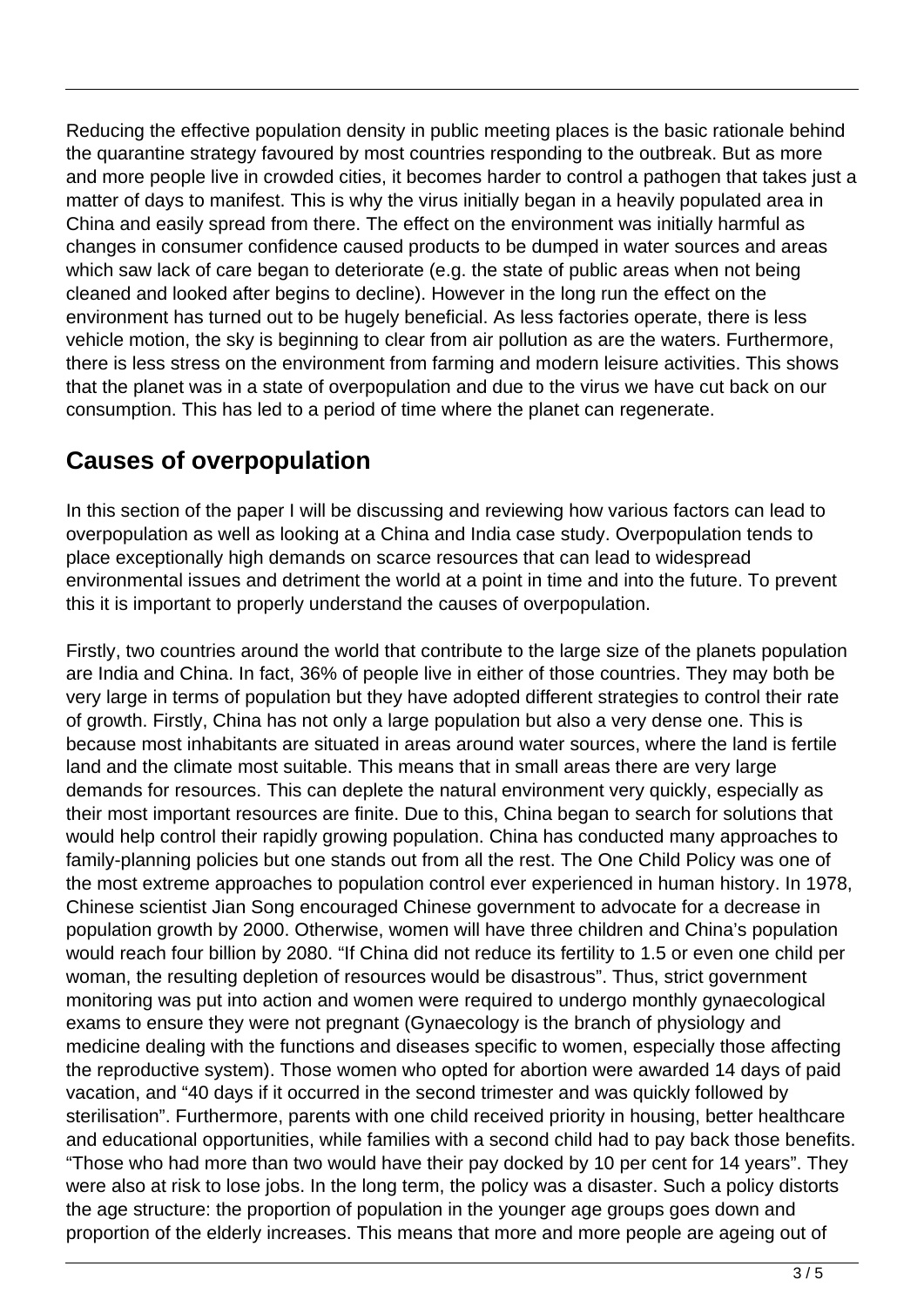the workforce and and there are fewer people to replace them. Furthermore, it is much more expensive to take care of the elderly than to take care of children. On October 29th 2015, China diluted its One Child Policy, allowing all families to have up to two children. This follows an earlier relaxation in 2013, where China allowed those without siblings to have up to two children. This strategy worked in the way that it successfully reduced the rate of population growth but the economic effects were negative and outweighed the positive results.

India is another country that has a very large population and will soon take over China's however the growing Indian population is much more destructive than that of the Chinese. This is because India is a more densely populated country and has a much more severe climate most of the time which means that India is ill-equipped to support such large populations. There are many factors that lead up to this issue. Firstly, there are many cultural reasons such as marriage being compulsory and usually early. This is because marriage is seen as being sacred and indissoluble in Hinduism and over 966 million people living in India identify as Hindus. This means that having a child is very likely to occur especially at a young age. Furthermore, it is normal there to have more than three children per woman because the infant mortality rate is so high (reaching up to 50% in 2008). Another reason why there population is so high is that there is widespread poverty and illiteracy. Impoverished families have this notion that the more members in the family, more will be able to earn income. Some parents feel that more children are needed to look after them in their old age. The issue of illiteracy also prevents many Indian families from understanding how contraception works. To prevent the Indian population from soaring to high the government has introduced a family planning policy. This should held stabilise the rate of population growth in the near future which would greatly benefit the quality of life in India in the near future.

Poverty is believed to be one of the leading causes of overpopulation. A lack of educational resources, coupled with high death rates and other factors can lead to higher birth rates which results in impoverished areas seeing large booms in population. Areas that have high death rates and especially high infant mortality rates usually have higher birthrates and this is because they will have adopted the idea that they need to raise more children. Bill Gates once said 'the key thing you can do to reduce population growth is actually improve health.' People who know that their children are going to survive have fewer children. When the life expectancy for children stays as low as it does in many countries, women keep reproducing in an attempt to have healthy children. 'Based on current trends, a growing proportion of babies will be born in places where adults have to devote most of their resources to survival, leaving very little to invest in their families, their communities and their countries.'(The Borgen Project, 2003) This effect is so extensive that the UN has predicted that the forty-eight poorest countries in the world are likely to be the biggest contributors to population growth. Their estimates state that the combined population of these countries is 'likely to balloon to 1.7 billion in 2050, from 850 million in 2010.'(Population Institute, 1969)

Contraceptives are now more accessible than ever and studies show that they may be a highly valuable tool against the concern of overpopulation. Although the availability of contraceptives is widespread in developed countries, poor planning on both partners' parts can lead to unexpected pregnancies, statistics have shown that in the UK, 76% of women aged between 16 and 49 used at least one form of contraceptive, leaving a quarter open to unexpected pregnancies. This issue is exacerbated in underdeveloped areas. A study by the World Health Organisation (WHO, 1948) shows that this usage figure drops to 43% in countries that are blighted by issues such as poverty, which leads to higher birth rates. This is an astonishing